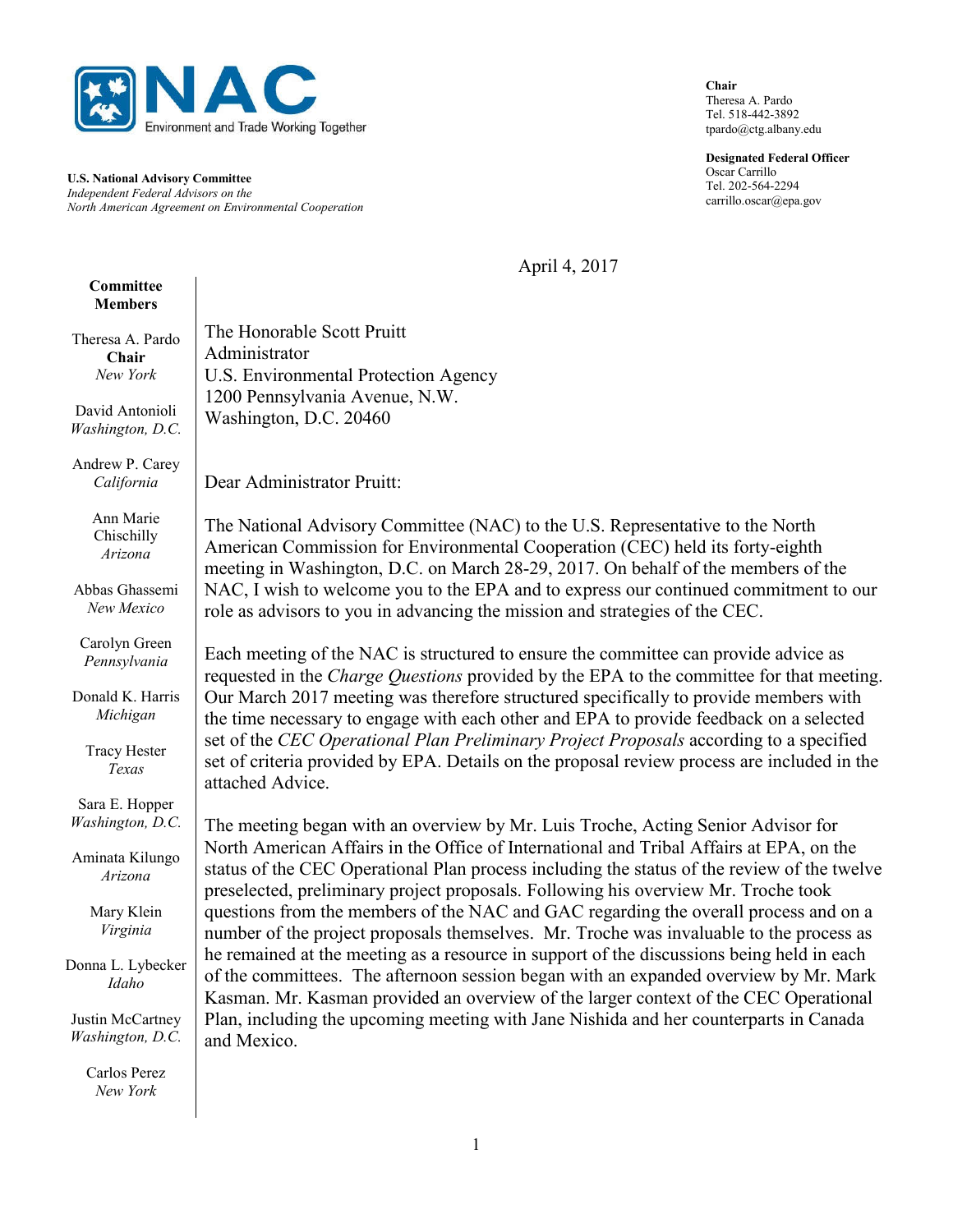Simone Sagovac *Michigan*

Ivonne Santiago *Texas* 

During the meeting and in support of our work the committees received updates from:

- César Rafael Chávez, Executive Director of the CEC Secretariat (via videoconference), provided an update of programmatic progress under the 2016-17 Operation Plan and the current round of NAPECA grants.
- Eric Dannenmaier, JPAC Chair, and Bob Varney reported via telephone, on the recent JPAC session in Tuxtla Gutierrez, Chiapas, Mexico. They noted that their recent session was streamed via Facebook Live and they had over 5,000 attendees through that service.

The March meeting ended with a plenary session with Ms. Nashida, Mr. Kasam and Mr. Troche, during which they received a verbal summary from the Chairs of the NAC and GAC on the results of their review of the preliminary project proposals. This session included discussion among committee members and the EPA representatives.

The NAC wishes to express its appreciation to the EPA for their commitment to citizen engagement. This meeting of the NAC was illustrative of this commitment, and to ensuring that projects undertaken as part of the CEC Operational Plan benefit from the perspectives of diverse stakeholder communities, including industry, academics and nonprofits, as exemplified in the composition of the NAC.

The NAC also wishes to express appreciation for the excellent support provided by the Federal Advisory Committee Management Division (FACMD) and thank Director Monisha Harris, NAC/GAC Designated Federal Officer Oscar Carrillo, and all of the FACMD staff for their support, before, during and after the meeting.

Sincerely,

Theresa a Pardo

Theresa A. Pardo, Ph.D., Chair National Advisory Committee

cc: Jane Nishida, Assistant Administrator for the Office of International and Tribal Affairs Monisha Harris, Director, Federal Advisory Committee Management Division (FACMD) Oscar Carrillo, Designated Federal Officer, FACMD Mark Kasman, Director, Office of Regional & Bilateral Affairs, OITA, EPA Luis Troche, Acting Senior Advisor, North American Affairs, OITA, EPA Eric Dannenmaier, Chair, Joint Public Advisory Committee César Rafael Chávez, Executive Director, CEC Members of the U.S. National and Governmental Advisory Committees

Administrative support for the NAC is provided by the U.S. Environmental Protection Agency, Federal, Advisory Committee Management Division, OARM Mail Code 1601-M, 1200 Pennsylvania Ave. NW Washington, D.C. 20460 (t) 202-564-2294(f) 202-564-8129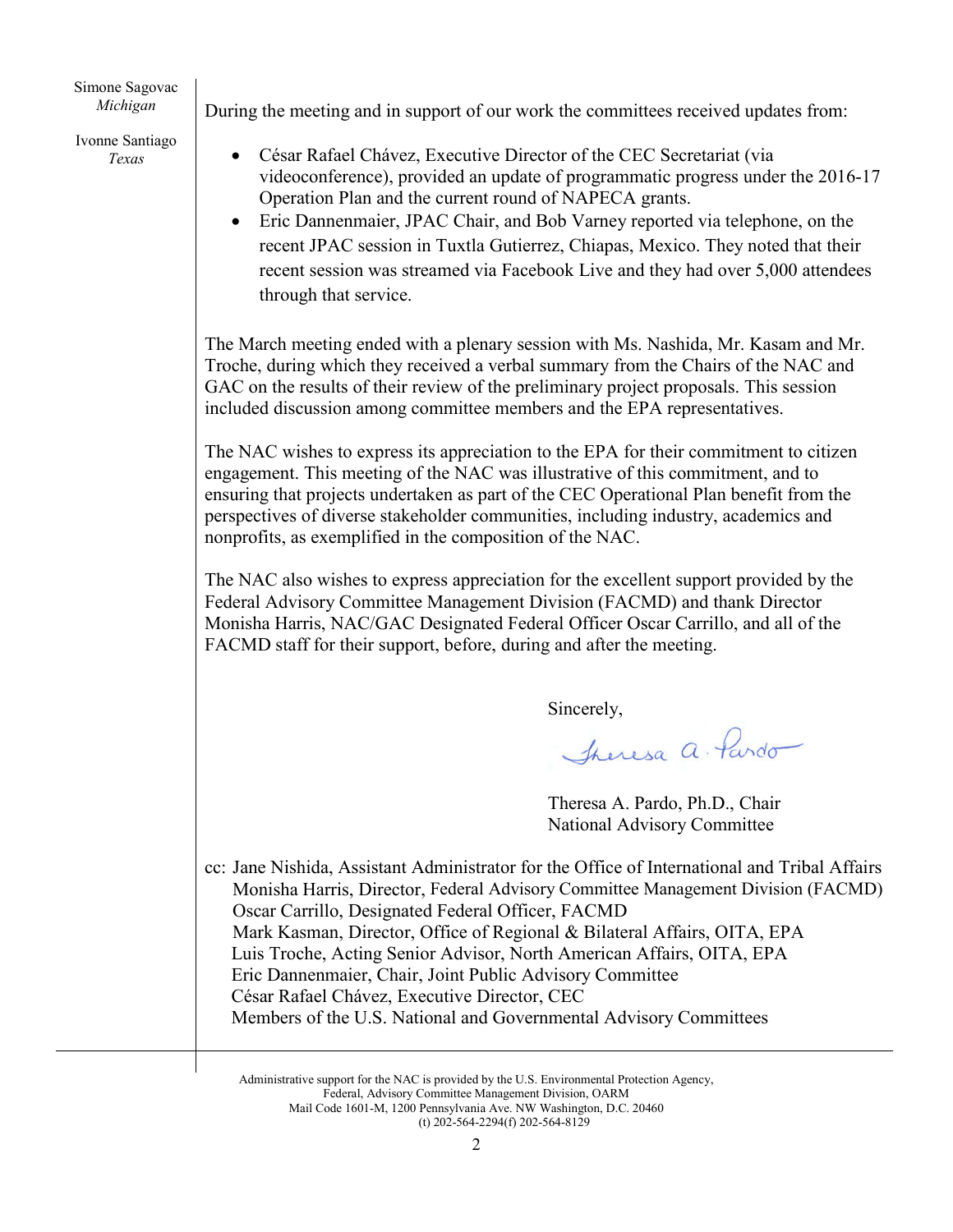National Advisory Committee (NAC) To the U.S. Representative to the Commission for Environmental Cooperation (CEC)

### **Advice 2017-1 (Meeting – March 28-29, 2017) General Thematic Recommendations: the CEC Operational Plan Preliminary Project Proposals**

### Charge Questions:

The March 2017 Charge Questions to the NAC seek advice on twelve preliminary project proposal descriptions for the *2017-18 the CEC Operational Plan*. The projects under consideration were proposed in line with the trilateral priority areas selected by the Council/Alternate Representatives, specifically:

- Trade  $&$  the Environment (e.g. environment  $&$  innovations; movement of environmental goods & services)
- Methane emissions reduction
- Reduce and recover food waste
- Black carbon inventory
- Priority species and ecosystems (e.g. transboundary invasive alien species)
- Health of oceans (e.g. marine litter; ocean acidification; marine protected areas)
- Syndromic surveillance systems
- Mexican Emissions Control Area (TBC) and
- Traditional Ecological Knowledge (TEK) case studies

The Charge Question seeks feedback from the NAC on the proposals in terms of the following criteria:

- 1) Replicability: opportunities for the projects' approach, outputs and outcomes to be reproduced in other projects in North America, increasing the efficiency of future programs
- 2) Self-Sustainability: how the projects can be maintained (as needed) beyond the two-year funding period;
- 3) Scalability: especially important for pilot projects, the ability to expand beyond the pilot programs to affect broader change or result in broader impacts
- 4) Incorporating Youth: how well the projects may capitalize on opportunities to involve young people in project activities or educational experiences.
- 5) Incorporating TEK: how well the projects may capitalize on opportunities to incorporate tribal governments or traditional ecological knowledge (TEK).

In addition, upon arrival the committees were also asked to consider the nature of the trilateral aspect each proposal.

6) Trilateral Aspect: To what extent does the project fully engage all three countries, or rely on a trilateral approach for success.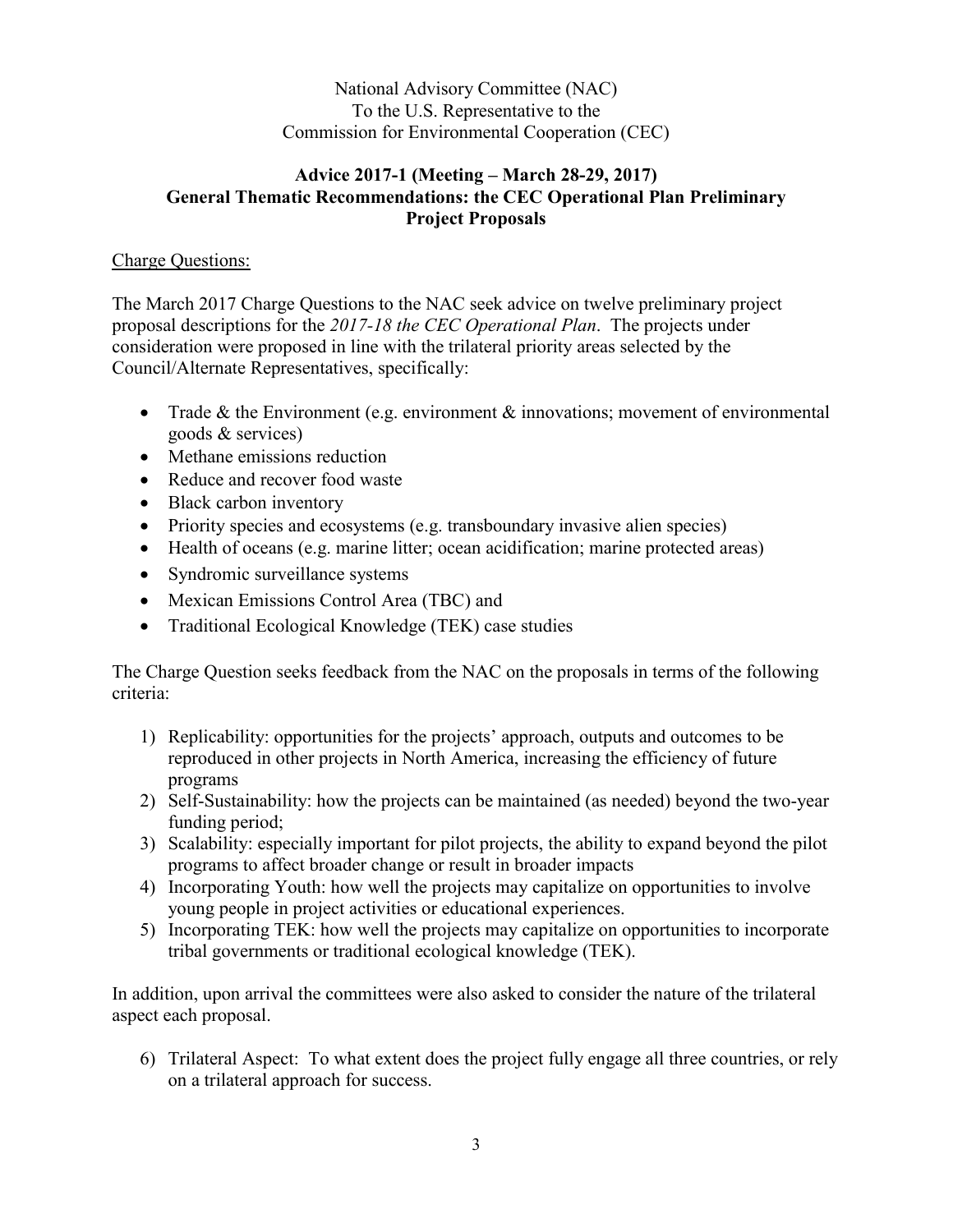#### General Thematic Recommendations:

The NAC's overall impression was that the suite of proposed projects represents a body of work that could be very important to advancing the priorities of the trilateral council. The recommendations of the NAC are offered in the spirit of helping the EPA to identify the most promising projects, and to help strengthen the final proposals to achieve the greatest possible impact.

After reviewing the proposals, the NAC identified a set of consistent themes found our detailed comments on each proposal. These themes are described below followed by a project by project set of observations and recommendations.

- **Clarity About the Big Problem**. The proposals, in general, missed the opportunity to strengthen their impact by being clear about the value of the project to addressing a "big problem." In most cases, the big problem being solved was not made clear. Neither the gap in capability to solve a big problem, nor how the proposed project would fill that gap were identified. In most cases, these benefits could be inferred, but the proposals would be stronger, and more importantly the project purpose and value to future partners and funders would be more salient, if these aspects were made more clear. Proposers are advised to clarify the following: What is the big problem that the project will address? What is the local problem? What is the/are the gap(s) between the current state, capacity or level of knowledge and the desired state? What is the value of the proposal in terms of filling that gap and contributing to the solution of the big problem?
- **Specificity in Measurable Outcomes.** The proposals overall could be improved with more attention to specificity of measurable outcomes. This lack of specificity is a problem in terms of the ability to track progress and impact over time and to monitor delivery against project outcomes. For example, one project uses the term "increase" in describing their expected outcomes. However, they do not set the baseline, set targets over the baseline, nor describe the level of effort to achieve the expected increases. This lack of specificity is problematic overall in the context of project management and the need to justify investments against public value created. The NAC finds this lack of specificity to be a problem additionally in terms of our ability to respond to critical questions about sustainability, replicability, and scalability. We found it difficult to make judgements about these aspects of the projects because we did not have enough information about if and how outcomes would be measured. Further, we understand it is not always possible to say exactly what the outcomes will be, even if you know what the indicators will be, but statements like the following help set targets in terms of ranges of expected outcomes; "We expect to increase the number of certified companies from X to a maximum of Y, but no less than Z. The number of participants we are able to attract to our workshop will play a big role in whether we are able to achieve our maximum outcome of Y." Members of the NAC agreed that arguments for sustainability, scaling, and replication will rely on the ability of the project team to measure outcomes and to clearly communicate them to others. For example, if a project claims to make a change, but the baseline isn't available then how can the project team use change data to argue for the long term financial support that is critical to sustainability; how can they make a case for replication if the outcome data isn't available; how can you they seek support to scale if the outcome data on isn't reliable or robust?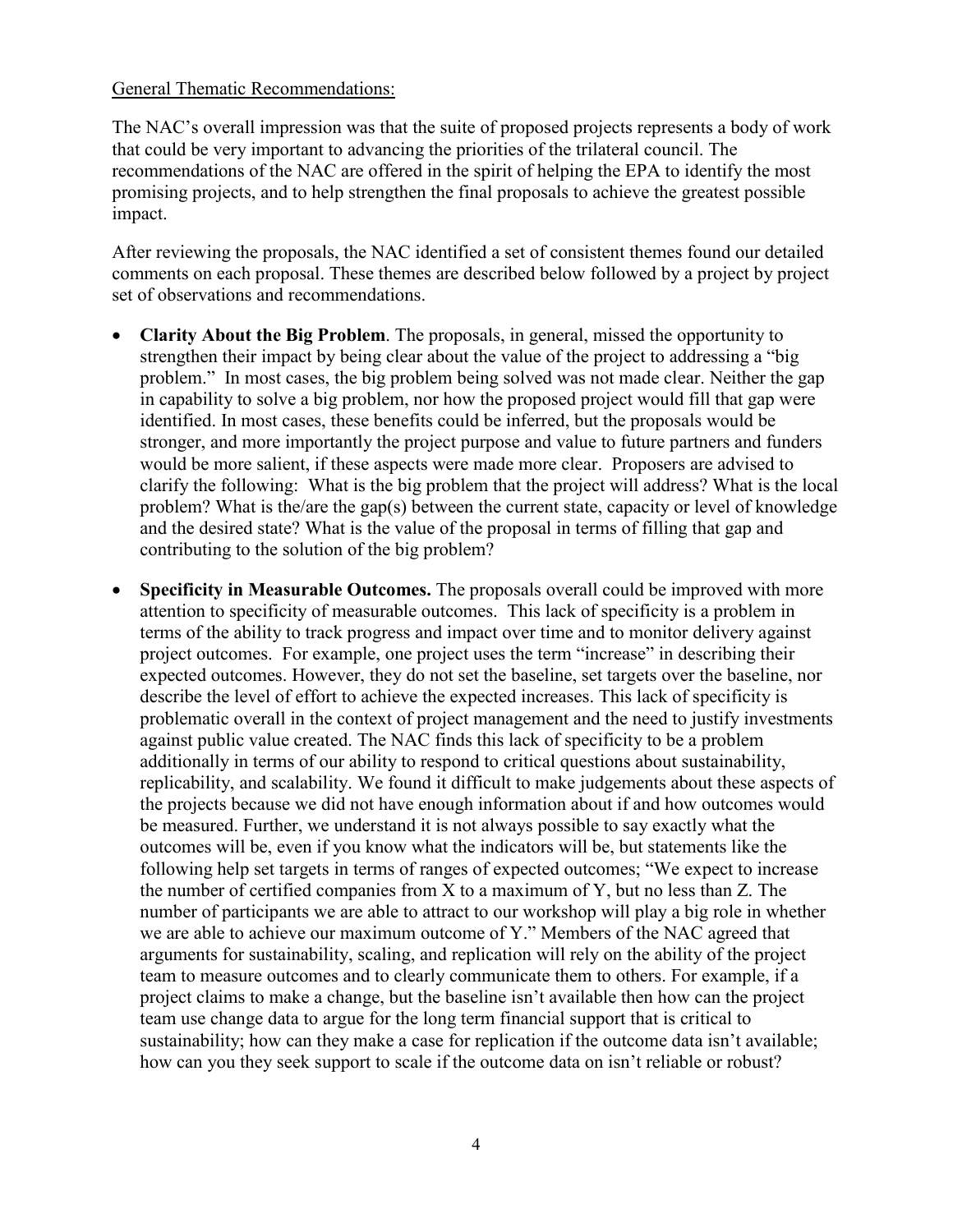- **Clarity on Methodology, Approach, Mechanisms.** Project proposals lacked of detail in the descriptions of the methods, approaches or mechanisms that would be used to achieve project results. For example, in the proposals that included the use of a survey, little (no) detail was given in terms of how the survey would be developed, tested, adapted, refined, and executed. In some cases, data was sought from individuals, in others from institutions. None of the proposals talked about the challenges to such efforts; all proposals seemed to assume best case scenarios in design, development and deployment. In a number of cases, a proposal acknowledged the need to adapt instruments whether surveys or tools to local context, but no information was provided as to how that would be done in terms of selecting the aspects that need contextualization, contextualizing those aspects, and testing that contextualization to see if achieved the intended goal, aside from then using them to achieve the project outcomes. The proposals had limited/no information about what the proposals are building on, or who the teams are partnering with; this information may have addressed our concerns in terms of methodology, approaches and mechanisms.
- **Clear Links to Related and Larger, Ongoing Efforts.** In most cases the proposals did not situate the project in a larger context; whether historical, best practices, ongoing efforts, or other related activities. These gaps in the proposals made it difficult to judge whether the proposal was considering something novel or would in fact duplicate an existing effort, or if the proposal is heavily dependent on coordination among multiple related efforts or is independent from such efforts. In all cases, we sought to make judgements about the criteria such as sustainability and TEK knowledge integration; partnering is central to success in these areas, without information that situates the proposal in this larger context, judging what is possible is difficult. The extent to which we could determine whether a project as planned has the potential to achieve long term sustainability due to a clear plan for leveraging partnerships is very limited. Due to the lack of information in this regard, it is difficult to determine for example, if a project team has a plan to tap into the wealth of resources outside the federal government as part of the sustainability strategy.
- **Attention to Long Term Financial Sustainability.** The proposals did not articulate well, or in most cases address, the issue of long term financial sustainability of their projects.
- **Communications and Outreach.** All projects could be strengthened by broadly using media (various platforms) and creating media campaigns to communicate about the project aims, issues that they address,  $\&$  results – as this can be key to spurring partnerships, financial leverage, building capacity and shifting cultural norms. Media should aim to reach different age groups, sectors, and economic/social groups. One well-crafted media campaign could be replicated for other projects and would multiply the financial investments.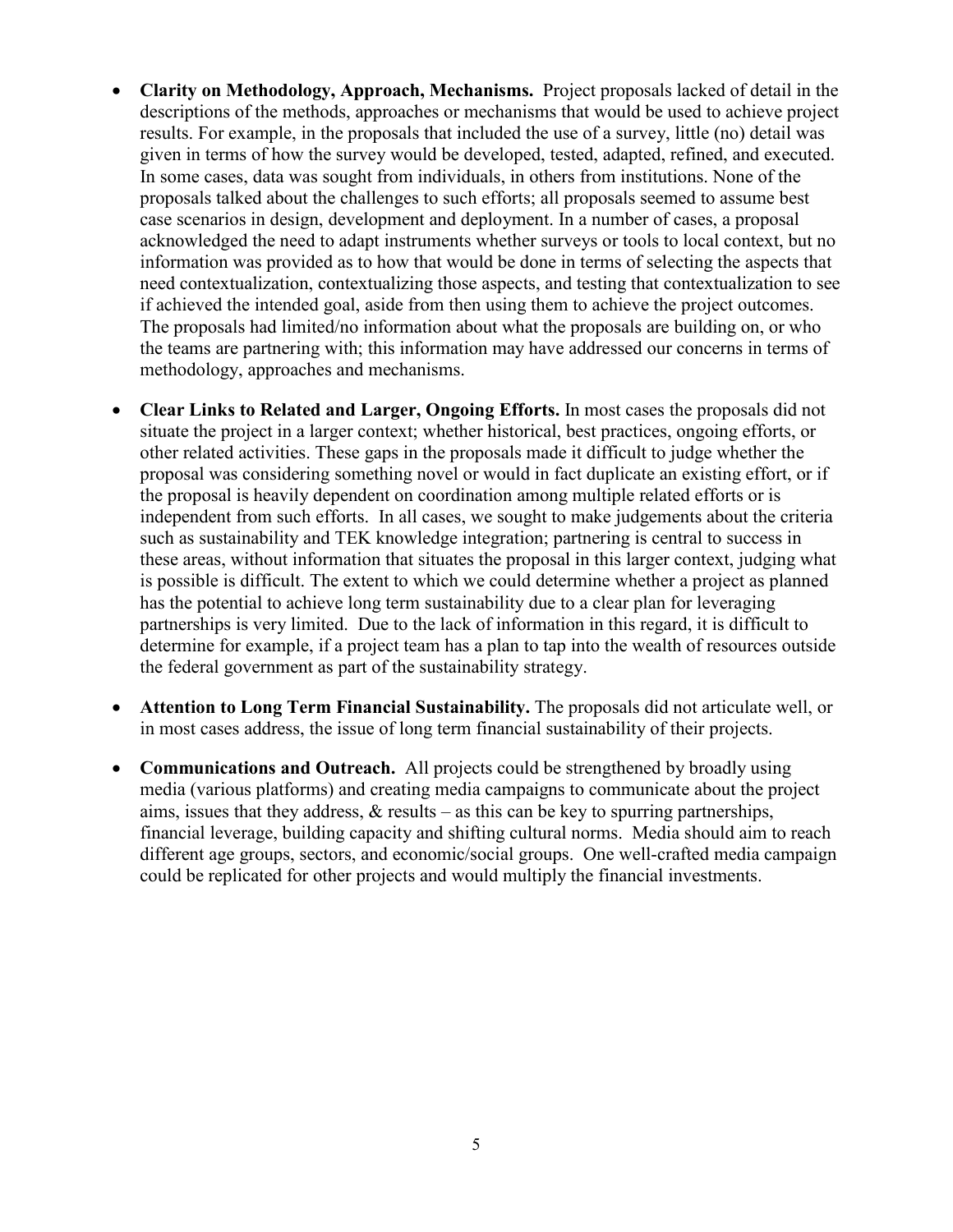National Advisory Committee (NAC) To the U.S. Representative to the Commission for Environmental Cooperation (CEC)

### **Advice 2017-2 (Meeting – March 28-29, 2017) On the 12 Individual Preliminary CEC Project Proposals**

## **Project 1: Building Community Capacity to Reduce Marine Litter in North America Border Watersheds**

- 1. Get more specifics on exactly which local groups you are engaging. Make sure the set is representative.
- 2. Local networks are hard to start and hard to sustain. Focus on engaging local networks that are already in place (and working), and learn from those that have worked in other regions (e.g., cases in China and Peru that were mentioned by EPA).
- 3. How are pilots selected? How are the pilots selected? What do they represent? Are there choices that provide the most opportunity to leverage the \$ invested?
- 4. The proposal references the trash free waters as a model but provides no information to let us know why this is a good choice – the choice or approach isn't rationalized or situated in a larger context.
- 5. The proposal claims that the project will "describe" various activities but it is not clear what is meant by "describe". What will the project produce that didn't exist before, why are they producing it and what will the community do with it to create new value once it is produced?
- 6. During a previous NAC meeting we heard that this is a solid waste problem that often the reason for build-up of marine waste is a consequence of the lack of a reliable solid waste program – such as in the case of Tijuana – which has no reliable or regular schedule for trash pickup.

# **Project 2: Conserving shorebirds through community engagement at key sites in Canada, the United States and Mexico.**

- 1. The focus on migratory birds that share habitat in the three CEC countries provides a clear rationale for trilateral engagement.
- 2. The project, as proposed, is very species focused.
- 3. Long term sustainability aspect is weak.
- 4. Important partnerships that should be emphasized, and more clearly defined:
	- Nonprofit: National Audubon Society (and local Audubon chapters, if applicable), American Bird Conservancy, Ducks Unlimited, iNaturalist (California Academy of Sciences), American Birding Association, Native American Fish and Wildlife Society
	- Local Government: State/local tourism agencies or chambers of commerce
	- Academic: eBird (Cornell University)
- 5. Potential co-sponsors or funders: Ducks Unlimited, National Fish and Wildlife Foundation (NFWF), US Fish and Wildlife Service, optics manufacturers (Bushnell, Cannon, Zeiss, Leica, Swarovski).
- 6. The project is strong both in terms of TEK and youth engagement.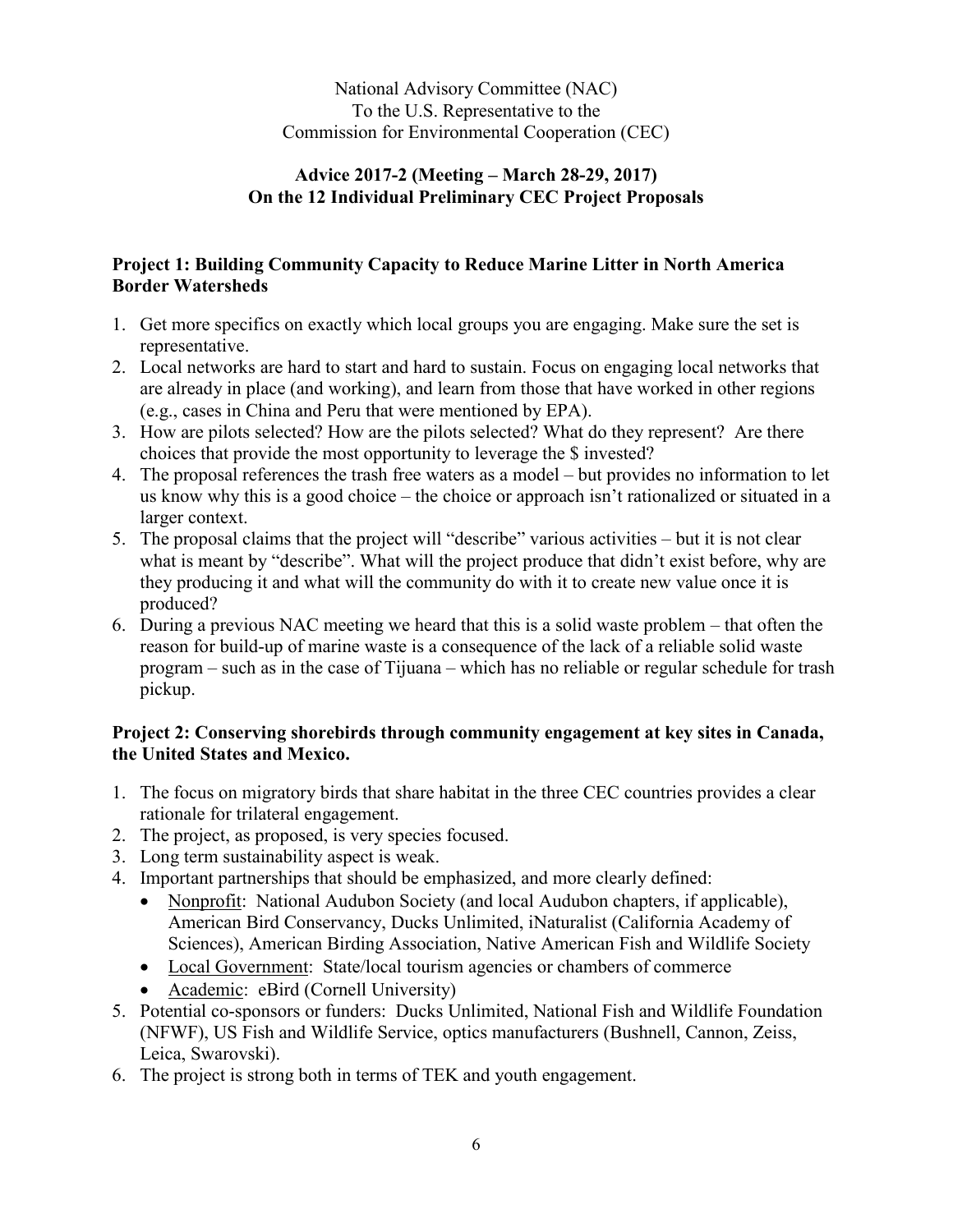# **Project 3: Tools for Expanding Food Loss and Waste Prevention, Recovery, and Recycling in North America**

- 1. The proposal presents the activities as a disparate set of efforts rather than a coherent program of highly related activities.
- 2. The proposal is not clear on the potential "big" impact of the effort. The proposal needs to sharpen its focus on the big parts of the problem
- 3. The proposal seeks funding to create new measures of food loss, but does not make clear the issues with the existing measures. This aspect of the proposal is undefined and appears to include a bit of wishful thinking.
- 4. The overall data management infrastructure is weak. To accomplish the goals of the project there appears to be a need to improve the ability to create standard data gathering protocols and to build professional data management capabilities. With a robust data management infrastructure, the proposal could target data gaps and a suite of technologies to gather data using measurement standards across the full supply chain.
- 5. Is the project addressing the question: What difference does shorter food transit make to food loss?
- 6. Tying the goal of sustainability and scalability to food insecurity and food deserts strengthens the argument.
- 7. How will data newly available through this project be used to create new understanding about how to change individual and institutional behavior?
- 7. Important partnerships that should be emphasized, and more clearly defined:
	- Nonprofit: Food donation charities and food banks, Transition Town groups
	- Federal Government: US Department of Agriculture
	- Private Industry: Shipping companies, restaurant chains, agricultural companies (e.g., ConAgra, Purdue…), agricultural coops
- 8. Potential co-sponsors or funders: US Department of Agriculture, agricultural companies

# **Project 4: Impact of Private Sector Supply Chain Energy Efficiency Efforts through ISO 50001**

- 1. Concerns about the challenges companies face when navigating the bureaucracy of the ISO, and in particular recommended the project proposal provide additional insight the adoption and use of ISO500001 *vis a vis* the wide range of existing ISO standards in the industry.
- 2. The following question was raised: Does the government need to be involved in this at all? We recommend an expansion of the proposal that outlines the unique role of government. If the government does need to be involved, make their role and the rationale for that role very clear.
- 3. Members of the NAC urged the project proposal team to consider the rapidly changing context of energy efficiency policy and practice.
- 4. A lack of attention to obstacles to making implementation happen and how those obstacles would be overcome was noted.
- 5. A lack of attention to the economic opportunities for participating companies that must exist to make this sustainable was noted.
- 6. A lack of attention to actions that have helped efficiency in the supply chain to date was noted. The proposal did not include attention to what else is happening in related or larger efforts. For example, numerous related ISO efforts.
- 7. Measurable results have no baseline or targets for the suggested increases or mechanisms to make the increases happen.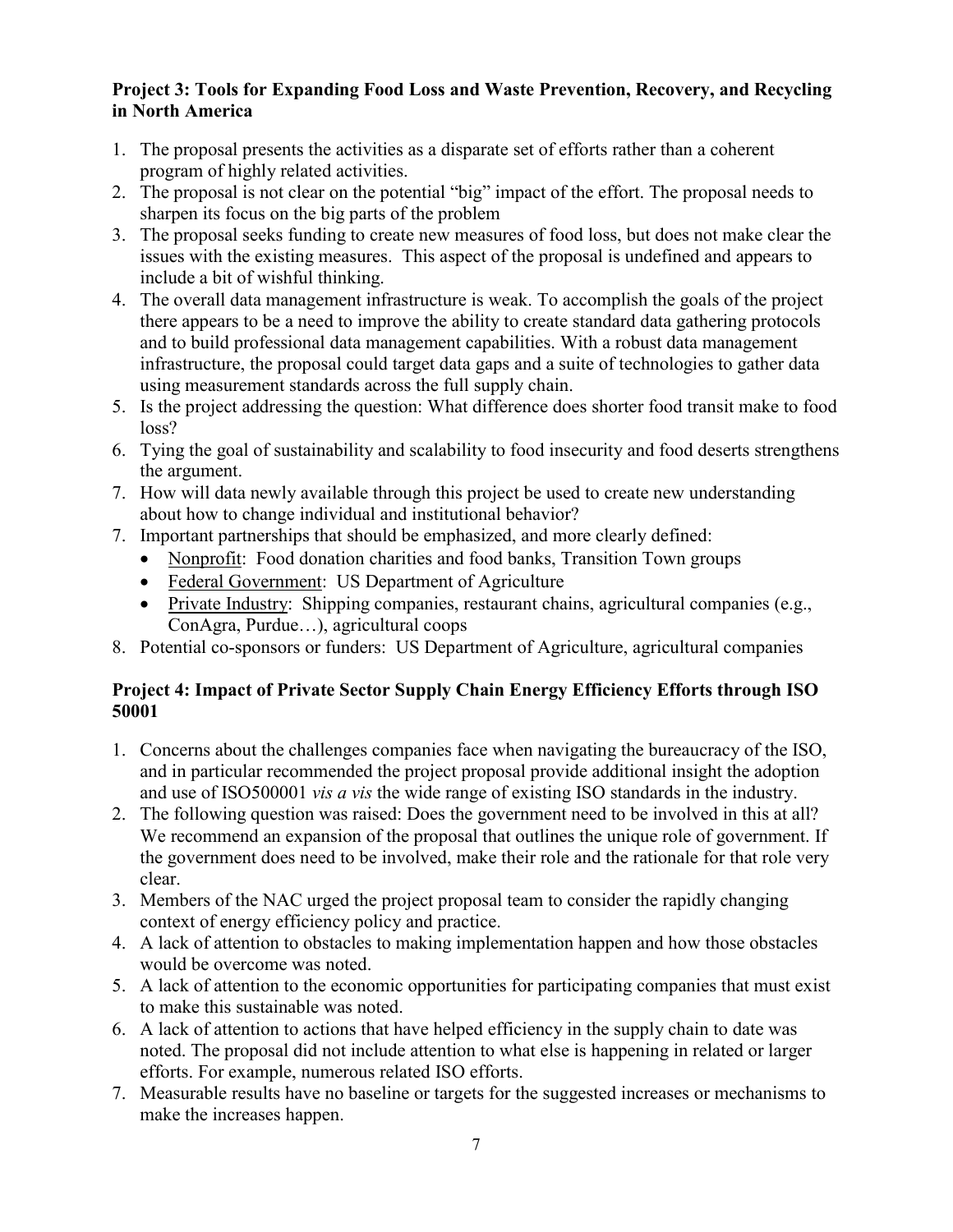- 8. The NAC recommends seeking more clarity about who the proposal will help?
- 9. The NAC recommends more clarity about whether there is currently corporate engagement.

# **Project 5: Improving Black Carbon Emissions Inventory Data for Residential Wood Combustion**

- 1. The budget seems high for a survey.
- 2. The trilateral aspect of this project is not clear.
- 3. The project is very ambitious in terms of timelines and outcomes given all the survey science that is involved.
- 4. Who is being surveyed is not clear. If the survey is to be adapted for the specific context of the select cities, how will the issues related to response rates be addressed, for example how will trust be built with potential respondents so that they complete the survey? How will these strategies to build trust vary by region? Further, how will the survey design address likely resistance to responding based on concerns "big brother" is "tracking" my personal wood burning practices.
- 5. The proposal does not make clear the range of wood burning practices to be covered by the survey; the range of wood burning behaviors is wide - burning wood for fun to burning wood for food preparation.
- 6. No reference is made to existing resources or references to existing models of potential use.

# **Project 6: Supporting Science for Continental Conservation of the Monarch Butterfly**

- 1. The proposal provides the opportunity to be a door opener for collaboration build the foundation for the agencies in each country assessing risk to communicate and coordinate.
- 2. The proposal does not make clear the science gap it is trying to fill. One focus might be trying to find out what is happening to habitat between the wintering grounds in Michoacan, Mexico, and the Rio Grande.
- 3. Could the CEC play the role as a unifying coordinator here? Is this an opportunity that is not leveraged in this proposal?
- 4. The proposal should seek to get everyone on the same page regarding where the gaps are in field monitoring and in building a strategy to work together to fill them.
- 5. Research needs to be grounded in, or situated in, the larger context to make sense. This is such a crowded field – how is what is proposed here related to the field? How is it additive and novel? Further, current research strategy is focused on national level governments and the trilateral commission, doesn't recognize work of others.
- 6. The proposal seems to miss an opportunity to link to the larger environmental factors and cycles and other policy issues such as food security.
- 7. The proposal should include a communication strategy to make the value proposition of the work clear *vis a vis* the crowded field.
- 8. The proposal appears to be missing an opportunity to leverage the shared interest with large international partners such as the WWF.
- 9. An annual multi-stakeholder convening is a strength of the proposal and should include industry stakeholders to partner in knowledge sharing, science and assessment.
- 9. Important partnerships that should be emphasized, and more clearly defined:
	- Nonprofit: Association of Fish and Wildlife Agencies (AFWA), Midwest Association of Fish and Wildlife Agencies, , Native American Fish and Wildlife Society, NatureServe, Student Conservation Association (SCA), Boy/Girl Scouts
	- US Government: National Phenology Network (USGS)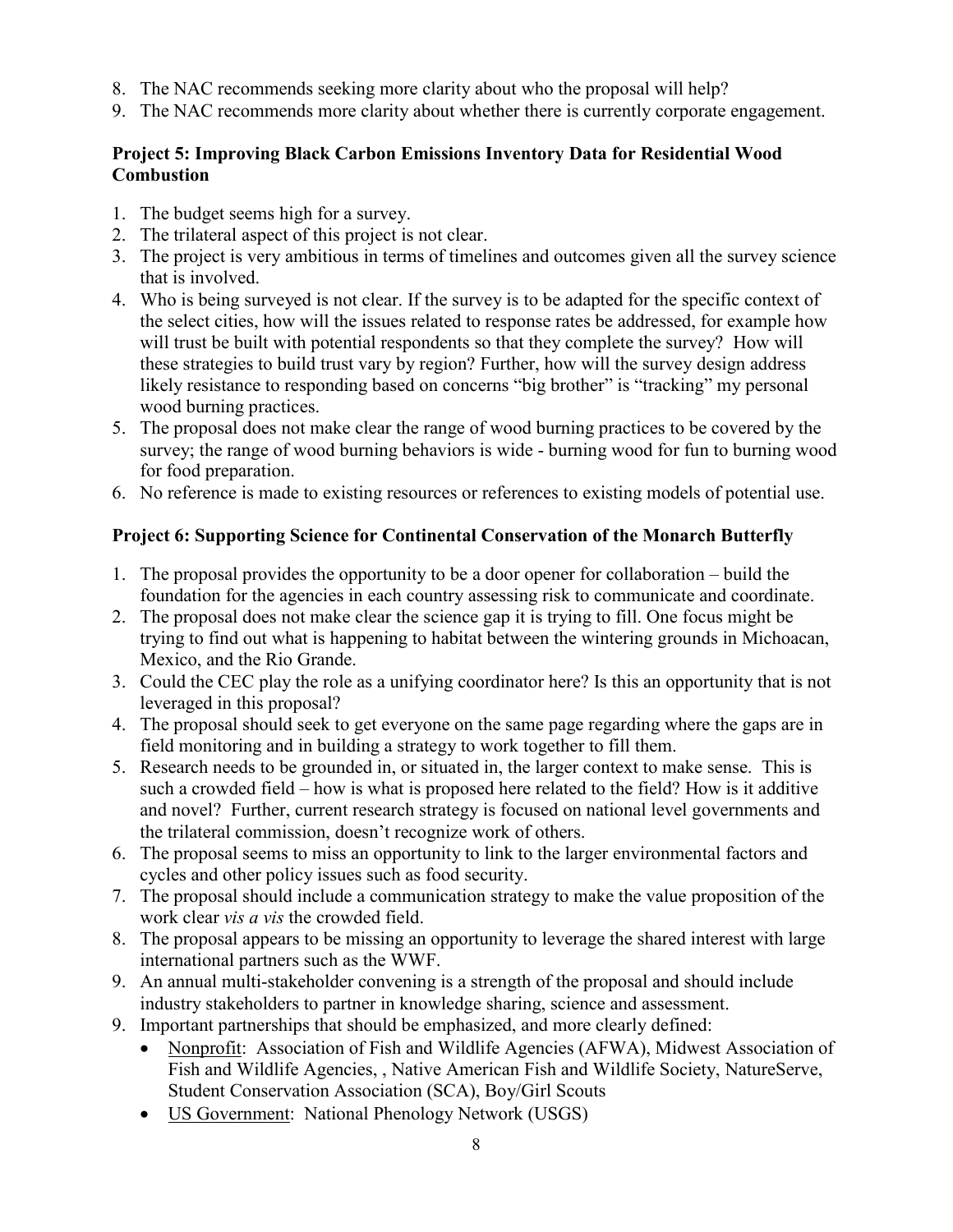- Private Industry: Agricultural companies (e.g., ConAgra), chemical companies (e.g., DuPont, Monsanto, Syngenta, Bayer Crop Science), agricultural coops
- 10. Potential co-sponsors or funders: US Department of Agriculture, US Fish and Wildlife Service, National Fish and Wildlife Foundation (NFWF), chemical and agricultural companies

# **Project 7: Helping North American communities respond to extreme heat events (Phase II) – Scaling up syndromic surveillance systems.**

- 1) Link this proposal more clearly to "criteria pollutants" such as ozone, or link to existing monitoring networks. This will strengthen the impact and sustainability.
- 2) The areas you plan on identifying as "at risk" are unclear. The criteria to be used in this selection process are unclear.
- 3) Be clear this a health issue this will expand the opportunity for partnership and for future long term financing opportunities.
- 4) The proposal seems to be missing an opportunity for greater youth engagement in this project.
- 5) The proposal seems to be missing an opportunity for greater engagement of TEK in this project. For example, Tribal Health Agencies.
- 6) Expand and clarify/make coherent your partnership strategy. How will you effectively coordinate among all the levels and branches of government with a formal responsibility for response in localized extreme weather events?
- 7) Provide evidence of the success of such systems in other places; tell us who has done this well and why, and what you have learned from them that you will apply in this project.
- 8) Clarify the value proposition in terms of public health and vulnerable communities.
- 9) The trilateral aspect of this proposal is not clear. The focus appears to be on how to create networks that enable local coordination using data from similar technologies deployed in three cities. The proposal appears to have more of a comparative case study character.
- 10)Climate change as a triggering event here is a powerful message it is underutilized in making a case for the reason for, and potential value of, this project.
- 11)Important partnerships that should be emphasized, and more clearly defined:
	- Nonprofit: Is there a group that would have connections to Native American healers?
	- Academic: Institute for Tribal Environmental Professionals (Northern Arizona University)
	- Local/Tribal Government: Tribal Health Agencies

# **Project 8: Marine Protected Areas (MPAs) as Tools for Promoting Ocean Health**

- 1. The budget seems low for the work required.
- 2. The project is very ambitious in terms of timelines and outcomes (tool development is expensive). What existing tools would form the foundation of the toolkit to keep expenses down?
- 3. Are there a set of adaptation principles that could be applied based on the type of ecosystem, to simplify the underlying framework for the toolkit? – for example, kelp, coral.
- 4. How robust can the tool kit be if trying to be all things to all people? In particular because the budget is small. Can a modular approach be used?
- 5. The deliverables are not clear.
- 6. The target audience for the toolkit is not clear.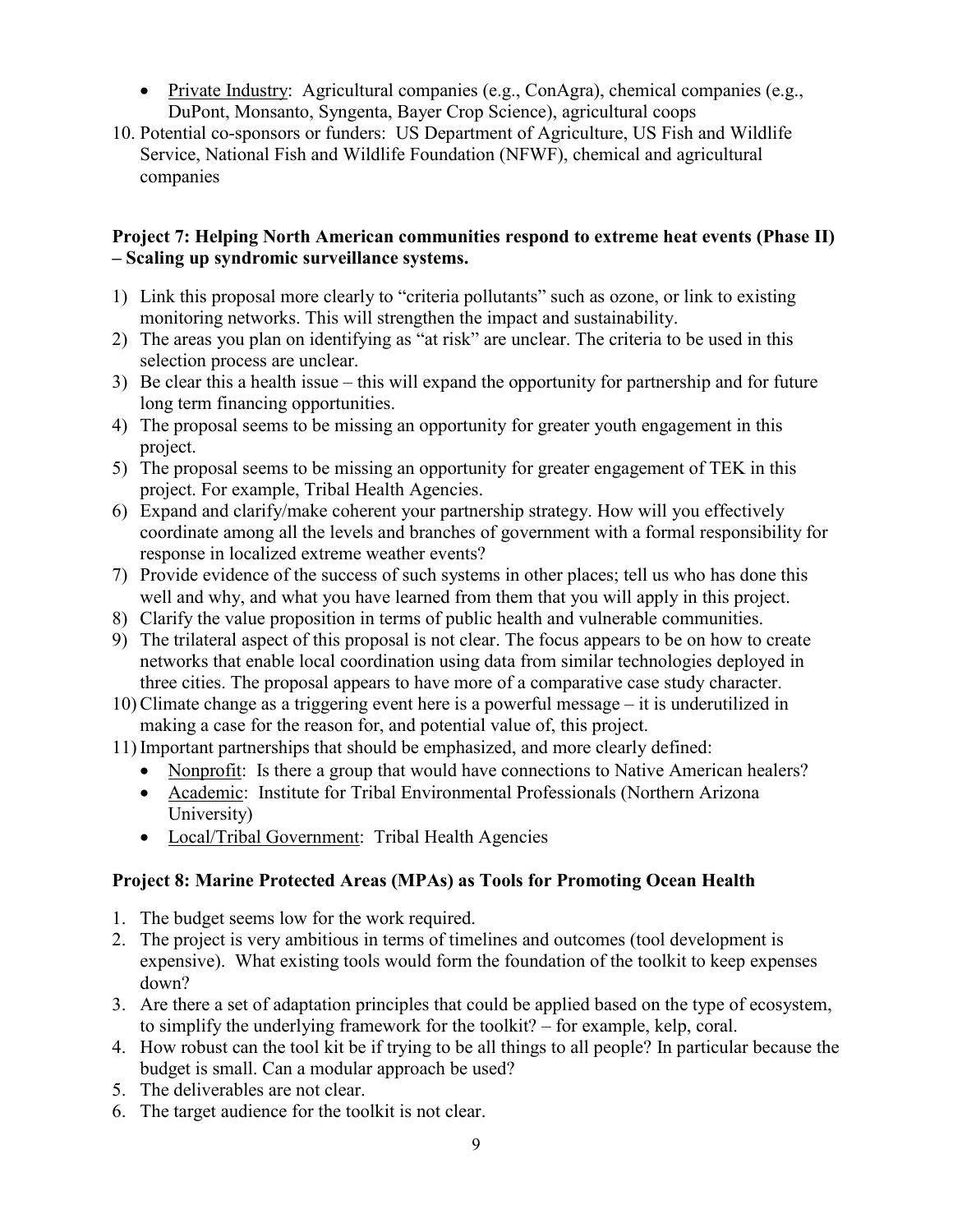- 7. The project appears to be focused on improved management rather than climate focused change. Agile or adaptive management focused.
- 8. The proposal does not make it clear how it is linked to other efforts happening outside the MPA that might amplify or negate these efforts.
- 9. TEK connection should be much more integration outlined in the proposal seems superficial and should be strengthened.
- 10. Specifics in this proposal might be a model for future proposals.
- 11. Important partnerships that should be emphasized, and more clearly defined:
	- Nonprofit: Pew Charitable Trusts, The Nature Conservancy, NatureServe, Compass (for communications plan), National Wildlife Federation
	- Tribal Fisheries Agencies
	- US Government: NOAA
	- Private Industry: Local/State tourism agencies, chambers of commerce, fishing companies
- 12. Potential co-sponsors or funders: Pew Charitable Trusts, The Nature Conservancy, Packard Foundation

### **Project 9: Implementation of North American Action Plans to boost the sustainable, legal and traceable production and trade of CITES Appendix II priority sharks, turtles, tarantulas and timber**

- 1. Good trilateral project.
- 2. References to key partners are limited yet we know all states have lead CITES agencies.
- 3. Links to species specific groups academic groups could be key partners more acknowledgements to key partners is recommended.
- 4. The project is too ambitions too much money, too many deliverables, too little time.
- 5. For example, seems to be gathering knowledge then executing little time appears to be provided for reflection and testing. If the activities are carried out in linear fashion – not clear how it can all be done – if carried out in parallel – maybe possible. Proposal needs more information on sequencing and iteration of these critical processes in this proposal.
- 6. Make the elements of the action plan more clear. Make it easier to review to provide feedback.
- 7. Make clear how this builds on previous work.
- 8. Why these species?
- 9. How does cites relate to work on monarch butterflies?
- 10. What is the value *vis a vis* the requirement for action plans?
- 11. Important partnerships that should be emphasized, and more clearly defined:
	- Nonprofit: Association of Fish and Wildlife Agencies (AFWA), HerpNet, NatureServe, zoos and aquariums, IUCN North America, Wildlife Society, Native American Wildlife Society
	- State/Local Government: State fish and wildlife agencies, Tribal fish and wildlife agencies
	- Private Industry: Associations of collectors

### **Project 10: North American TEK Atlas/Inventory and case studies on best practices in integrating TEK in decision making in the three countries.**

- 1. The case study is missing from the measurable results column.
- 2. Replication strategy needs attention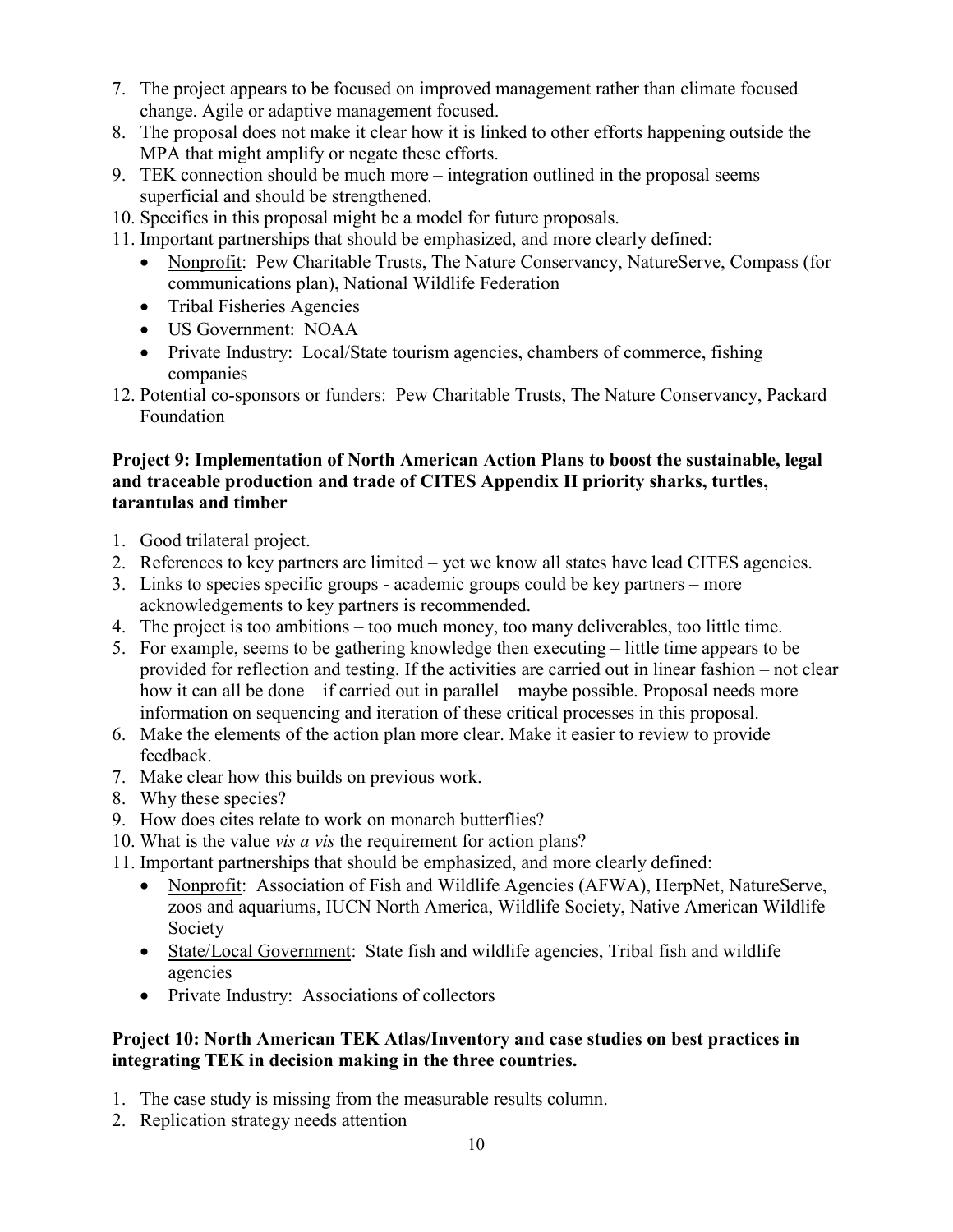- 3. How will conflicts/perspective differences between TEK and western science be resolved? How will gaps be bridged to ensure we get the best of both?
- 4. Is the project necessary?
- 5. The case study text is too thin no description of what case and why the focus is selected. How will the case studies be selected? Who will be involved?
- 6. Be more clear on the operating context Canada is good at integrating TEK, less so the US less so even – Mexico. How will this variability be accounted for in efforts to integrate TEK into government decision making in a single project?
- 7. Not much discussion or view of social media content. Would like to see more discussion of how the data points will be verified – e.g. data quality. Fitness for use, for example.
- 8. IP How will contributions to the collection be attributed to the different experts how will IP be protected?

# **Project 11: Reducing Emissions from Goods Movement via Maritime Transportation in North America (Phase III)**

- 1. Public health focus strengthens the proposal. This proposal provides variety and balance to the portfolio.
- 2. The proposal makes clear the problem of patchwork efforts they are trying to fix or link the disparate efforts.
- 3. All eyes are on this industry and measuring emissions. Advice from NAC Link to, and be aware of, IMO efforts.
- 4. Expand Focus to ship emissions in ports. Is this included? If not, why not? This is a big piece of regulation in the US.
- 5. Does the project look at loading and unloading- the movement of trucks in and out of ports?
- 6. The proposal needs more clarity on deliverables and the benefit of each the approval processes and outcomes.
- 7. The proposal connects to the administration's agenda more than any of the proposals. Emphasize the connections here in the interest of sustainability.
- 8. Build in outreach around the science of emissions and emissions testing. New technologies to reduce emissions in the full ecosystem of ports, goods movement including ship based transport.

# **Project 12: Quantifying Methane and Black Carbon Emissions from Flaring the Oil and Gas Industry**

- 1. Is this viable given US requirement to measure methane emissions on federal lands has been reversed?
- 2. Does this project shift the pressure to private firms?
- 3. Who will pay for step 2? This is important as the incentive is in step 2.
- 4. Trilateral aspect of this proposal seems weaker than others. TEK and youth aspects of this are also weak.
- 5. This project could be improved through an emphasis on how this project, if successful, will contribute to competitiveness.